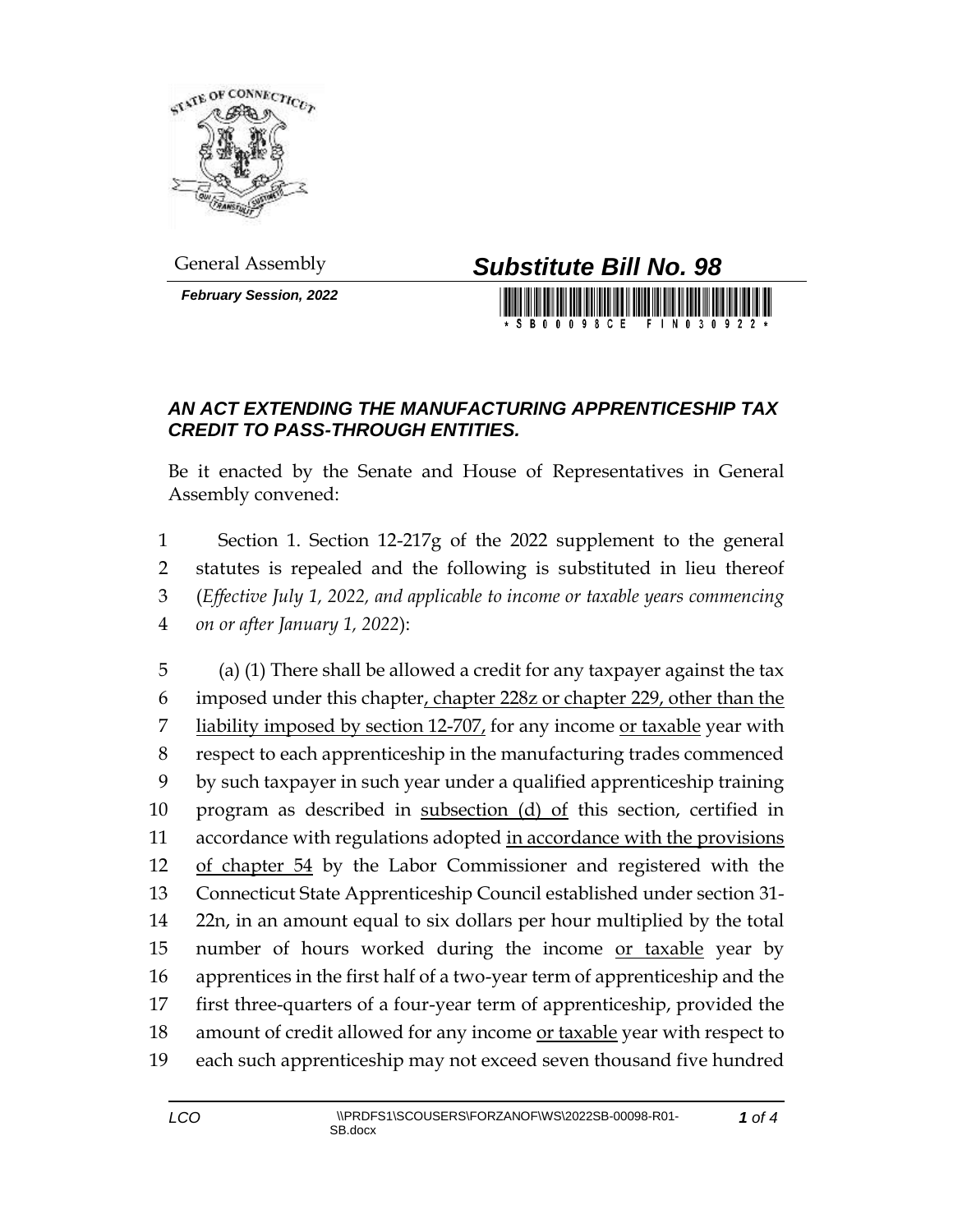dollars or fifty per cent of actual wages paid in such **[**income**]** year to an apprentice in the first half of a two-year term of apprenticeship or in the first three-quarters of a four-year term of apprenticeship, whichever is less. **[**(2) Effective for**]** For income or taxable years commencing on **[**and**]** 24 or after January 1, 2015, for purposes of this subsection, "taxpayer" includes an affected business entity, as defined in section 12-284b. **[**Any**]** (2) (A) For taxable years commencing on or after January 1, 2015, but prior to January 1 2022, any affected business entity allowed a credit under this subsection may sell, assign or otherwise transfer such credit, in whole or in part, to one or more taxpayers to offset any state tax due or otherwise payable by such taxpayers under this chapter, or, with respect to **[**income**]** taxable years commencing on or after January 1, 2016, but prior to January 1, 2022, chapter 212 or 227, provided such

 credit may be sold, assigned or otherwise transferred, in whole or in part, not more than three times.

 (B) For taxable years commencing on or after January 1, 2022, (i) if a 36 taxpayer is an S corporation or an entity that is treated as a partnership for federal income tax purposes, the shareholders or partners of such taxpayer may claim the credit under this subsection, and (ii) if a taxpayer is a single member limited liability company that is disregarded as an entity separate from its owner, the limited liability company's owner may claim the credit under this subsection.

 (b) There shall be allowed a credit for any taxpayer against the tax imposed under this chapter for any income year with respect to each apprenticeship in plastics and plastics-related trades commenced by such taxpayer in such year under a qualified apprenticeship training program as described in subsection (d) of this section, certified in 47 accordance with regulations adopted in accordance with the provisions 48 of chapter 54 by the Labor Commissioner and registered with the Connecticut State Apprenticeship Council established under section 31- 22n, which apprenticeship exceeds the average number of such apprenticeships begun by such taxpayer during the five income years immediately preceding the income year with respect to which such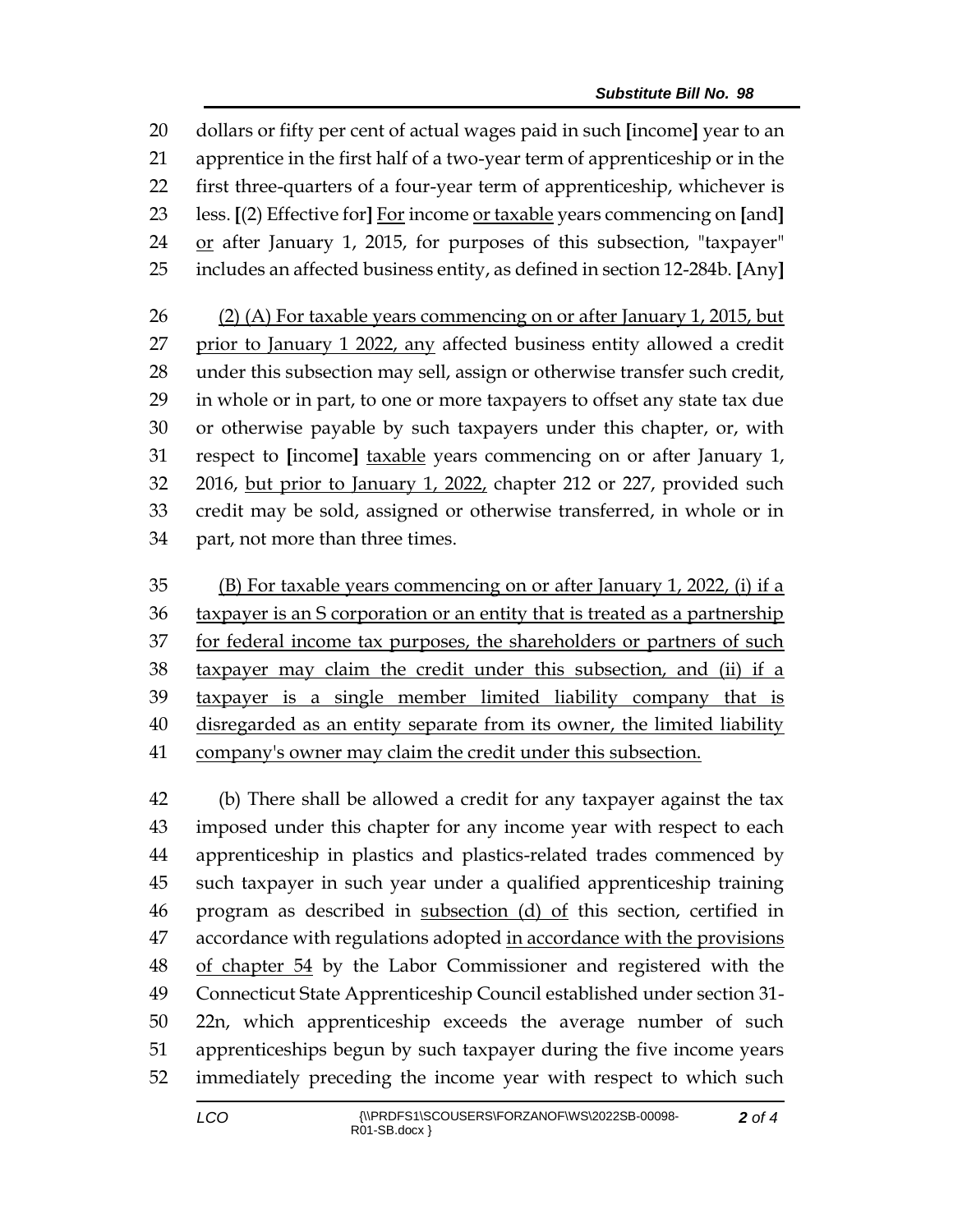credit is allowed, in an amount equal to four dollars per hour multiplied by the total number of hours worked during the income year by apprentices in the first half of a two-year term of apprenticeship and the first three-quarters of a four-year term of apprenticeship, provided the amount of credit allowed for any income year with respect to each such apprenticeship may not exceed four thousand eight hundred dollars or fifty per cent of actual wages paid in such income year to an apprentice in the first half of a two-year term of apprenticeship or in the first three-quarters of a four-year term of apprenticeship, whichever is less.

 (c) There shall be allowed a credit for any taxpayer against the tax imposed under this chapter for any income year with respect to wages paid to apprentices in the construction trades by such taxpayer in such year that the apprentice and taxpayer participate in a qualified 66 apprenticeship training program, as described in subsection  $(d)$  of this section, which (1) is at least four years in duration, (2) is certified in 68 accordance with regulations adopted in accordance with the provisions 69 of chapter by the Labor Commissioner, and (3) is registered with the Connecticut State Apprenticeship Council established under section 31- 22n. The tax credit shall be (A) in an amount equal to two dollars per hour multiplied by the total number of hours completed by each apprentice toward completion of such program, and (B) awarded upon completion and notification of completion of such program in the income year in which such completion and notification occur, provided the amount of credit allowed for such income year with respect to each such apprentice may not exceed four thousand dollars or fifty per cent of actual wages paid over the first four income years for such apprenticeship, whichever is less.

 (d) For purposes of this section, a qualified apprenticeship training program shall require at least four thousand but not more than eight thousand hours of apprenticeship training for certification of such apprenticeship by the Connecticut State Apprenticeship Council. The amount of credit allowed any taxpayer under this section for any 85 income or taxable year may not exceed the amount of tax due from such